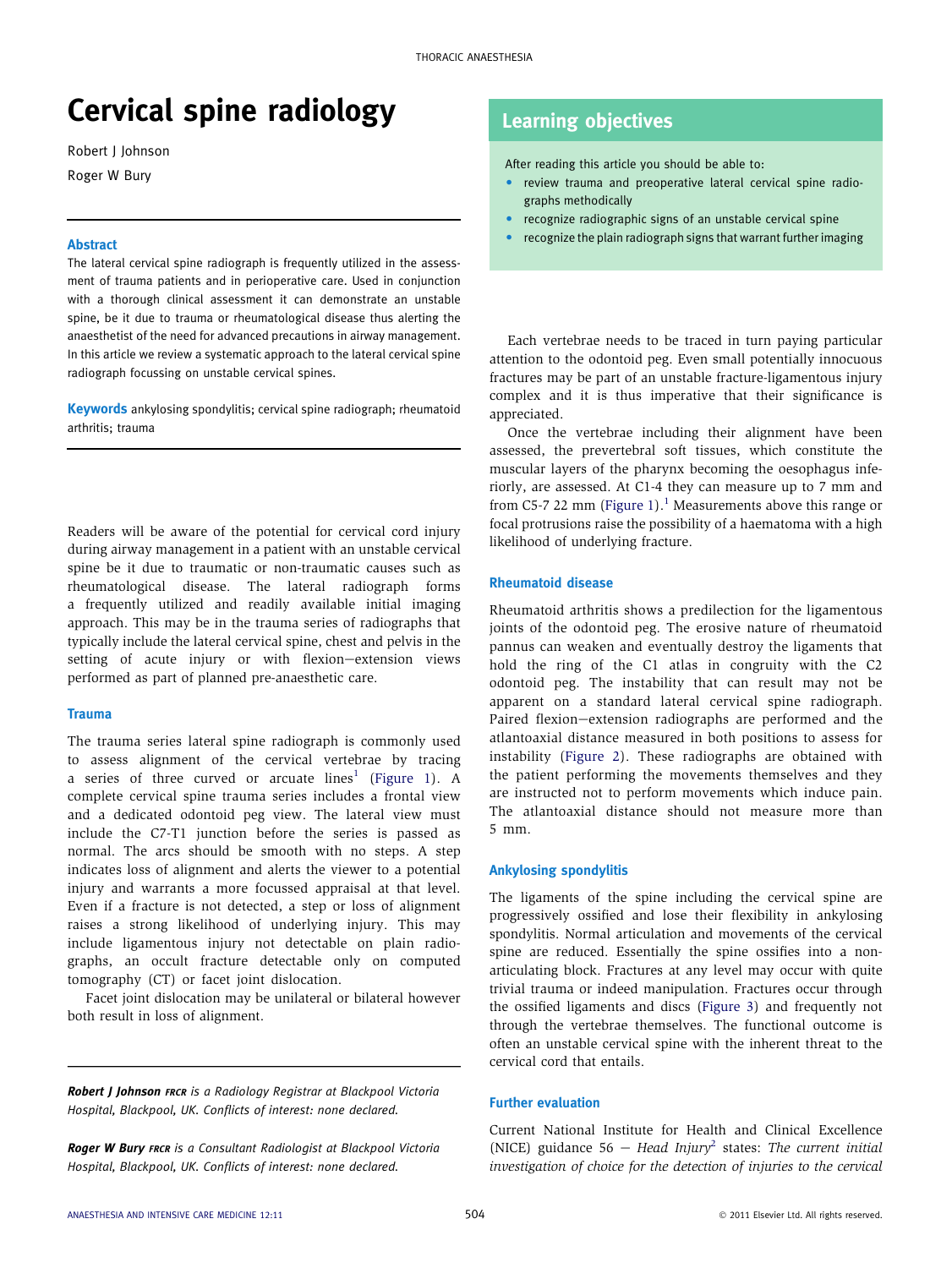<span id="page-1-0"></span>

Figure 1 Lateral cervical spine radiograph (a) following trauma. Note there is artefact from the head blocks used for immobilization. The soft tissues of the shoulders are superimposed over C7 and T1 making assessment difficult however the vertebral body can be seen. The three lines used to assess alignment are marked in red. These lines should form smooth continuous curves with no steps or interruptions. There is a small anterior step of C6



Figure 2 Preoperative cervical spine radiographs in extension (a) and flexion (b) in a patient with rheumatoid arthritis. The atlantoaxial distance is demonstrated between the two red lines. Note the significant difference between flexion and extension indicating an unstable atlantoaxial joint. The atlantoaxial distance is normally interpreted as normal up to 5 mm.

spine is the plain radiograph. Three views should be obtained and be of sufficient quality for reliable interpretation. For reasons of brevity this article has not covered the frontal and odontoid peg views, but we recommend Raby et al. $<sup>1</sup>$  $<sup>1</sup>$  $<sup>1</sup>$  as an excellent and</sup> accessible review text of the subject.

In the setting of trauma, CT is the next investigation of choice to detect suspected but unproven fractures and delineate their extent (see Figure 1b and c). CT can demonstrate fracture fragments within the cervical canal and facet joint involvement. When neurological compromise has occurred or is suspected evaluation of the cervical spinal cord should be undertaken by magnetic resonance imaging.

If the cervical spine radiographs do not appear normal in the first instance the opinion of an experienced observer should be

on C7 (blue arrows). Alignment is abnormal and an occult fracture was suspected. The patient was transferred for computed tomography (CT). Parasagittal (b) and axial (c) CT images of the same patient reveal a unilateral fracture dislocation through the C6/7 facet joint.